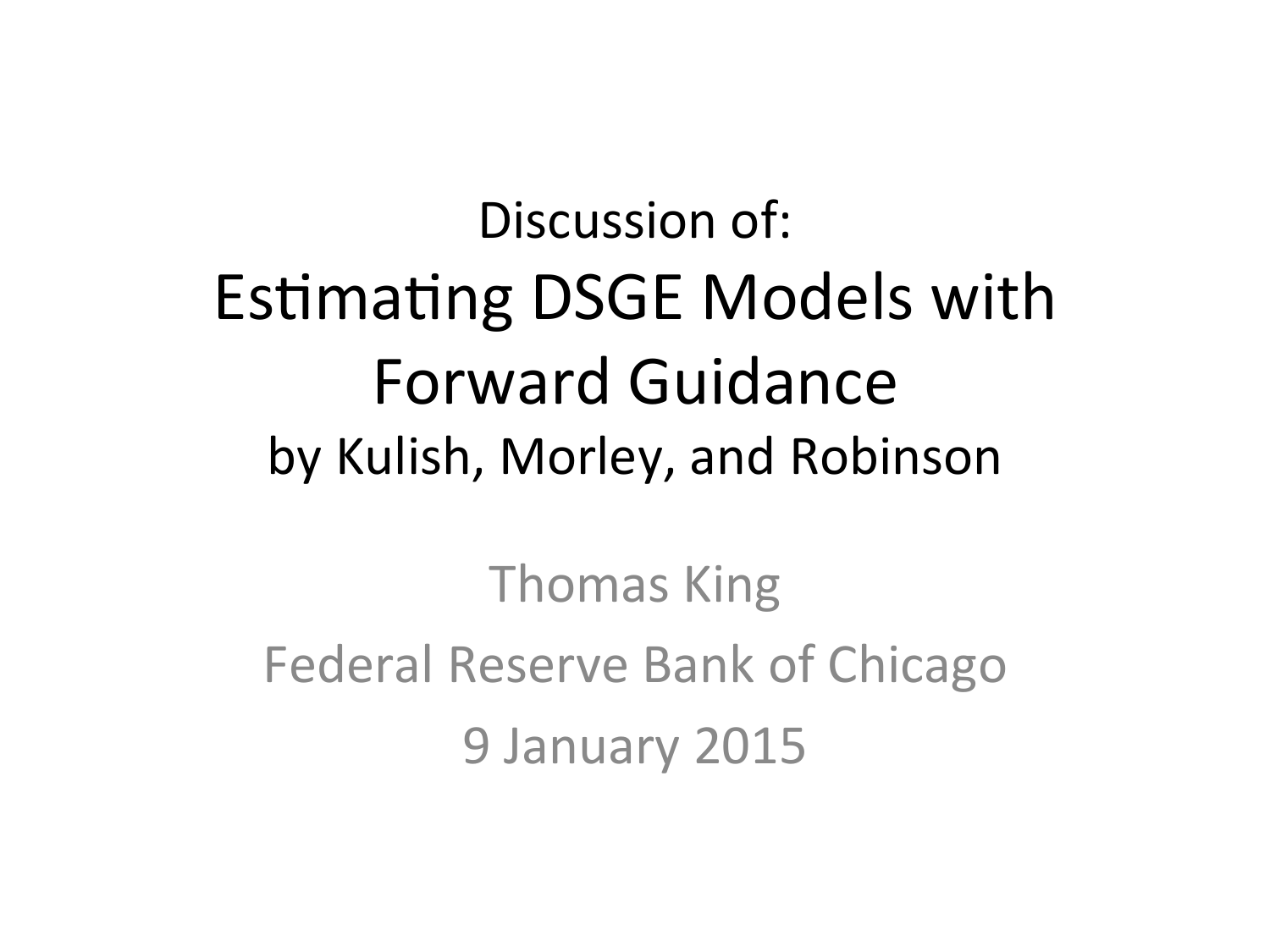## Contributions

- Add forward guidance to standard DSGE model
- Bring information from long-term yields into estimation
- Estimate "shadow rate"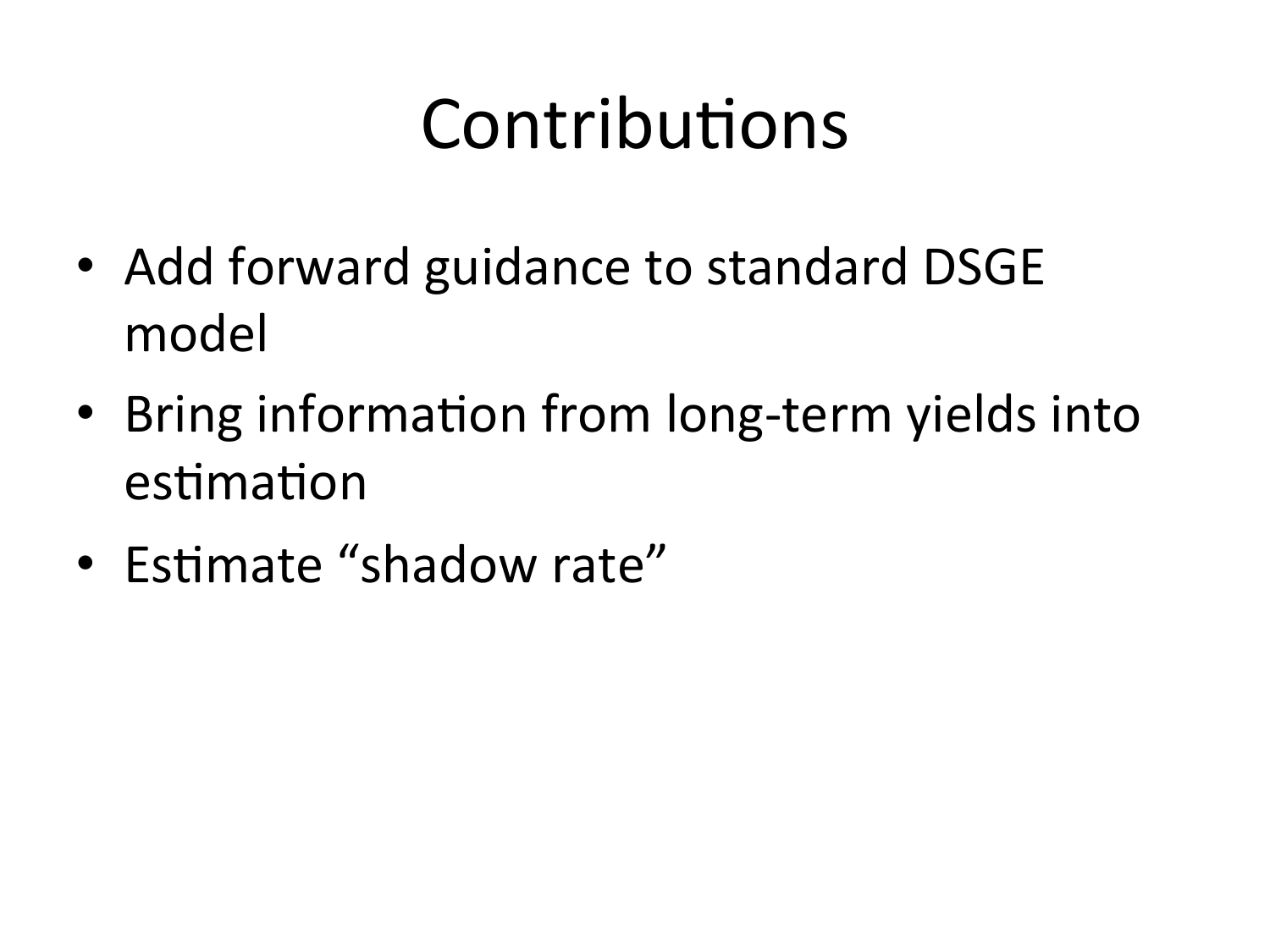## Importance of forward guidance

- Policy analysis
	- Since 2008, this has been one of the main levers of monetary policy.
	- $-$  Academic work offers little quantitative advice for policymakers.
	- $-$  Hard to assess how effective policies have been ex post.
- Model misspecification
	- $-$  Standard DSGE models are not equipped to deal with this.
	- $-$  Reduced-form (VAR) models will necessarily exhibit parameter instability at the ZLB.
		- The parameters depend on the horizon of FG.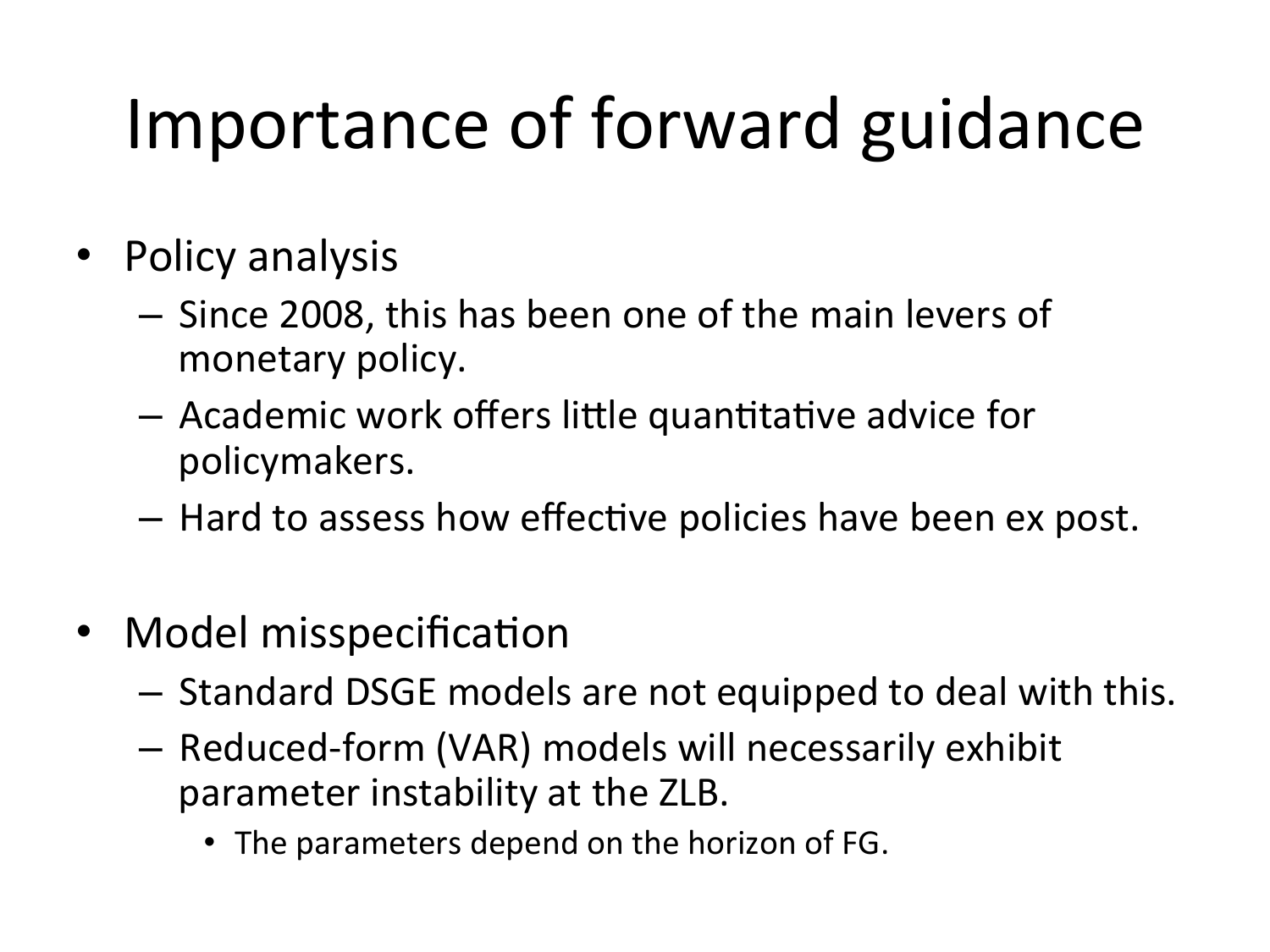#### A simple example

Consider this structural model:

$$
y_t = a_0 + a_1 r_{t+1}
$$
  

$$
r_t = \max[b y_t + r_t^*, 0]
$$

Reduced form for y:

$$
y_t = \phi_0 + \phi_1 y_{t-1} + \phi_2 r_{t-1}^*
$$

But reduced-form parameters depend on whether constraint is expected to bind.

If at ZLB next period:  $\blacksquare$  If not:

$$
\phi_0 = a_0
$$
  
\n $\phi_1 = 0$   
\n $\phi_2 = 0$   
\n $\phi_3 = -a_0/a_1b$   
\n $\phi_3 = -b$   
\n $\phi_4 = 1/a_1b$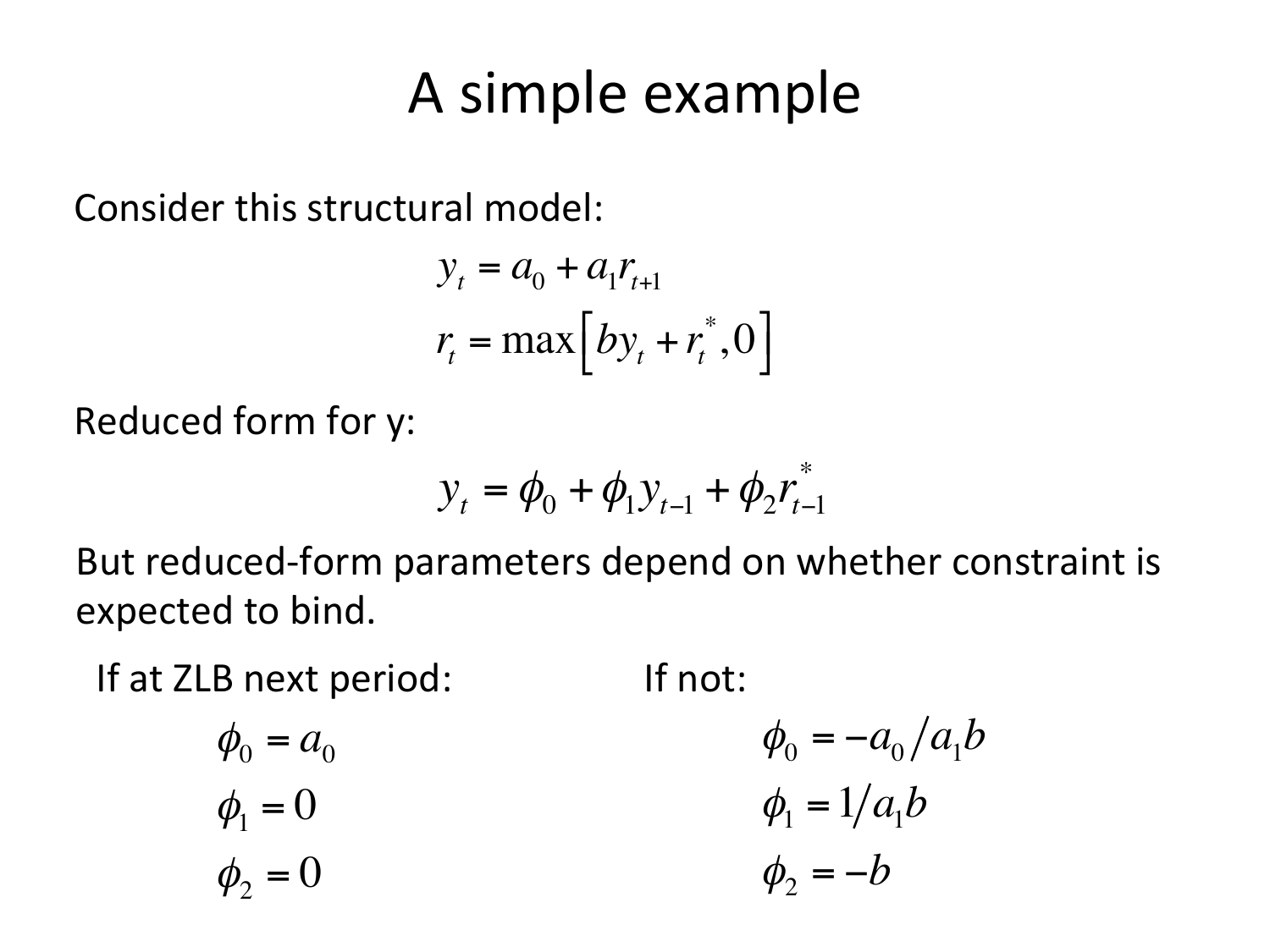## Modeling strategy

- The paper exploits this dependence to identify expected duration of ZLB in each period.
	- $-$  Implicitly estimates time-varying VAR parameters at the ZLB.
	- $-$  Shadow rate is computed as Taylor-rule-implied FF rate.
- Finds agents expect ZLB to bind for about 8-9 qtrs throughout most of the post-2008 period.
- Calculates a large cumulative output loss due to ZLB constraint.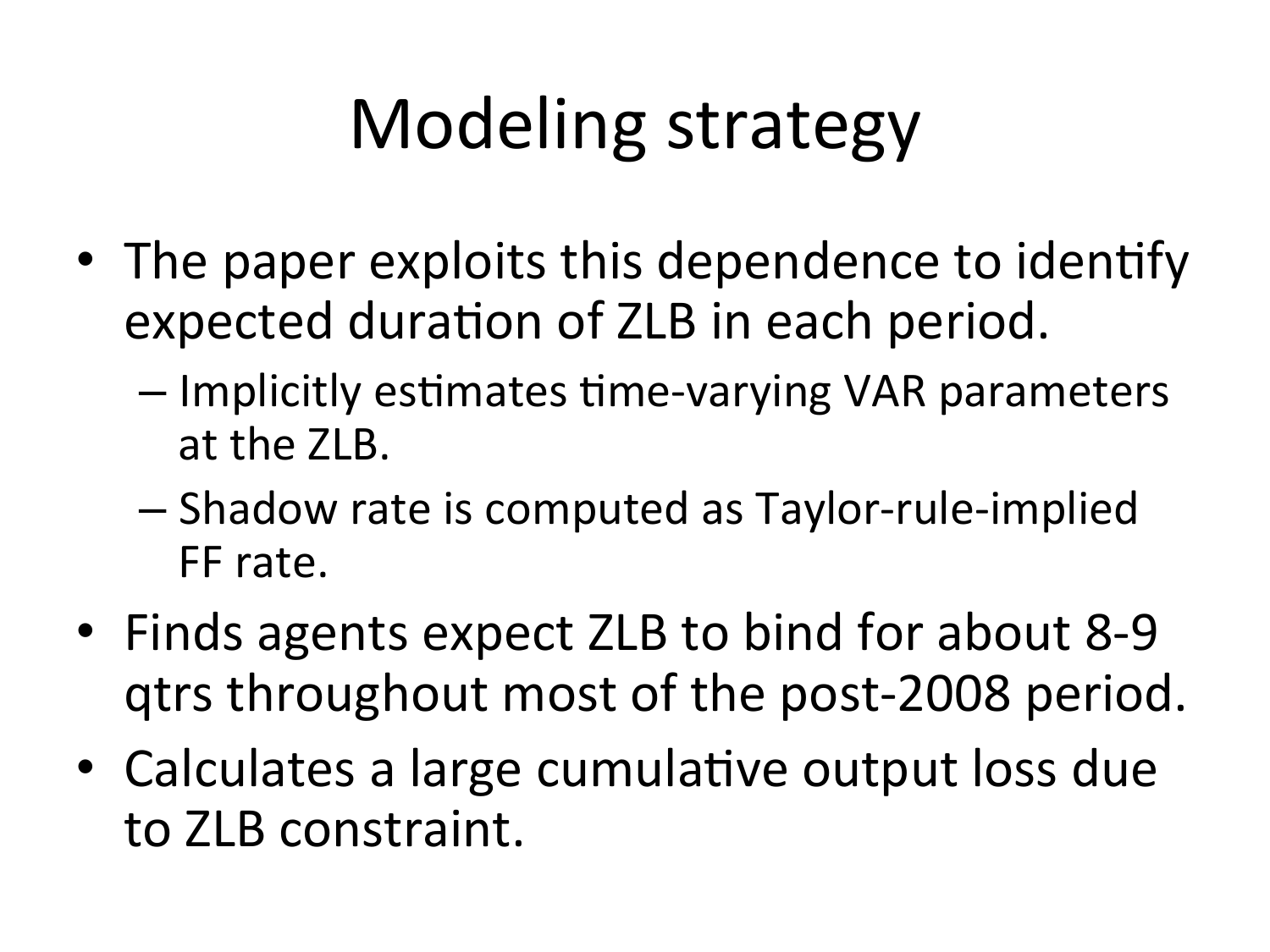### Comments(

- Miscellaneous and minor:
	- $-$  Away from the ZLB agents assign zero probability to getting there.
	- Why not use observed risk premia for estimation?
	- $-$  How important is forward guidance? Could compute IRFs to a one-quarter "shock."
	- $-$  Very negative shadow rate depends on getting the trend right.
- Not so minor:

 $-$  Nonlinearities and second moments may matter...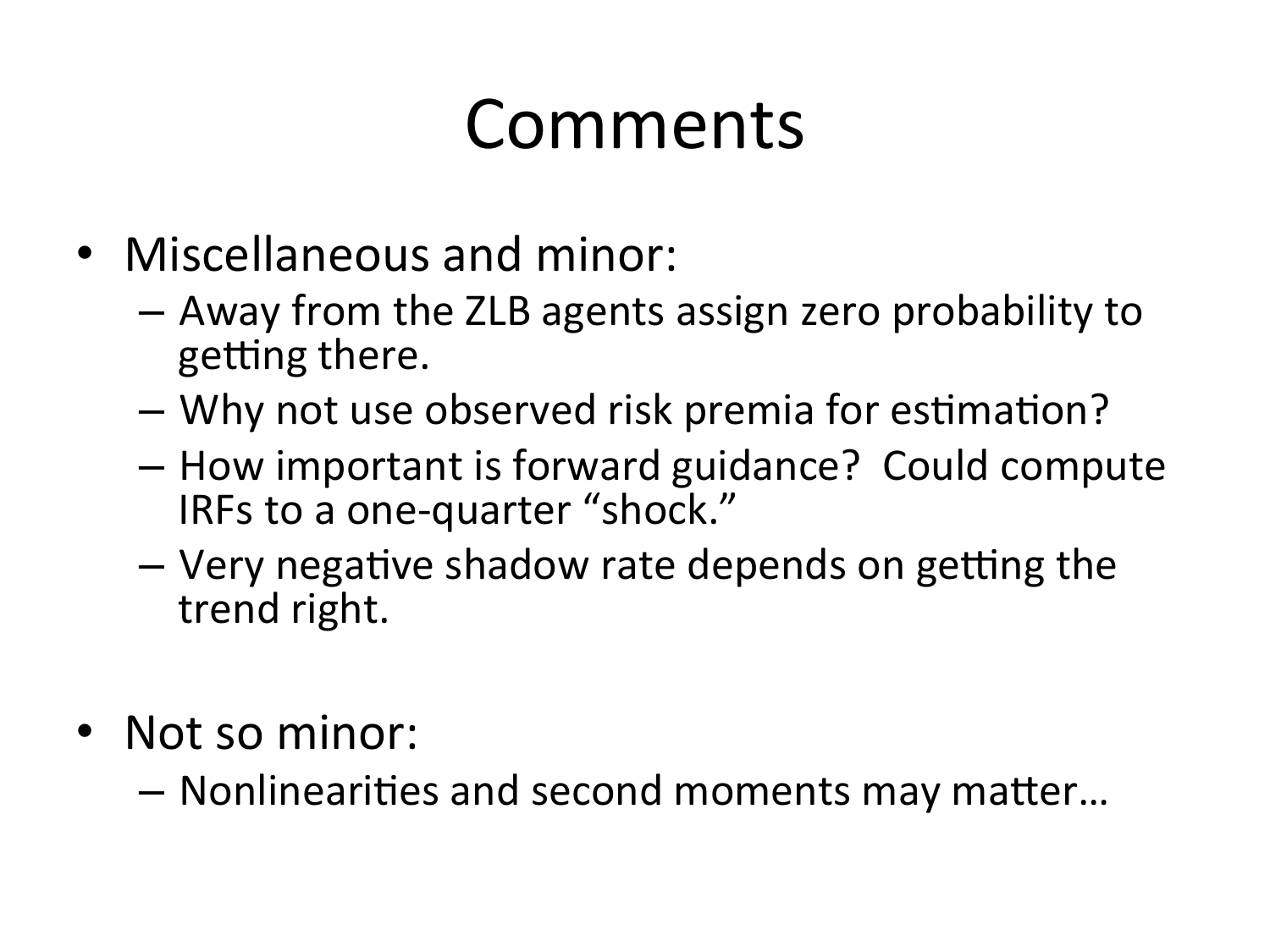## Nonlinearities (1)

- Model is log-linearized  $\Rightarrow$  Effectively no risk
	- Model appends shocks for risk and term premia
		- Better than nothing, but these should be endogenous.
		- May defeat the purpose of using long-term yields
		- More broadly, way in which these are modeled could matter a lot  $-$  parallel shifts?
- Second moments are always a problem for linearized DSGE models, but the issues are central in this case:
	- Crisis(was*!all!about!*risk.(
	- ZLB and FG directly affect risk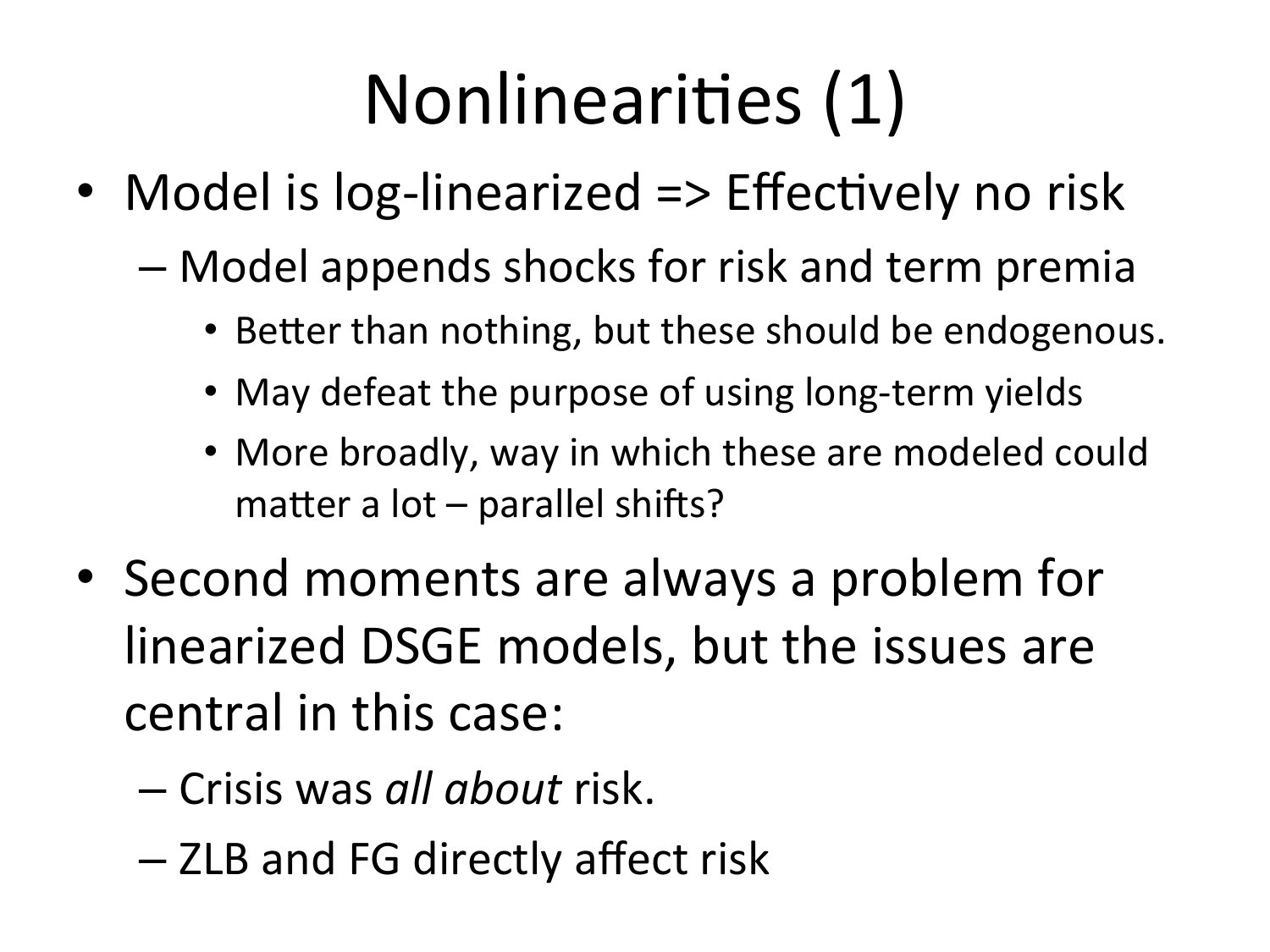#### Uncertainty about future short rate

**Mean and 10% - 90% CI of 2-year ahead FF rate from Eurodollar options** 

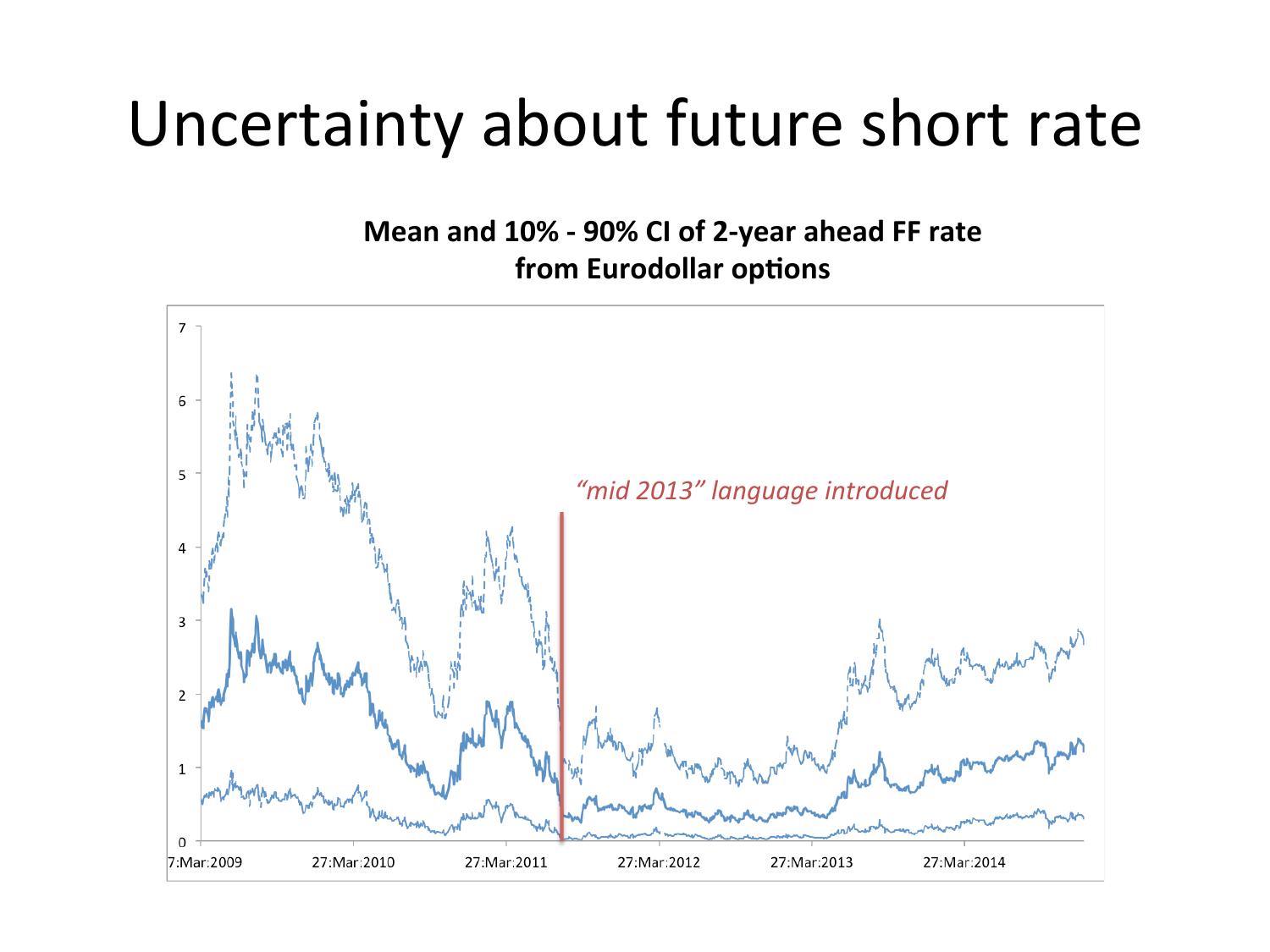# Nonlinearities (2)

- In the model, agents' "expectations" about ZLB duration are assumed to be degenerate.
	- $-$  No uncertainty
	- $-$  This is not a second-order issue:
		- With nonlinearities, first and second moments are linked.
		- FG may work in part by reducing uncertainty about the path of rates.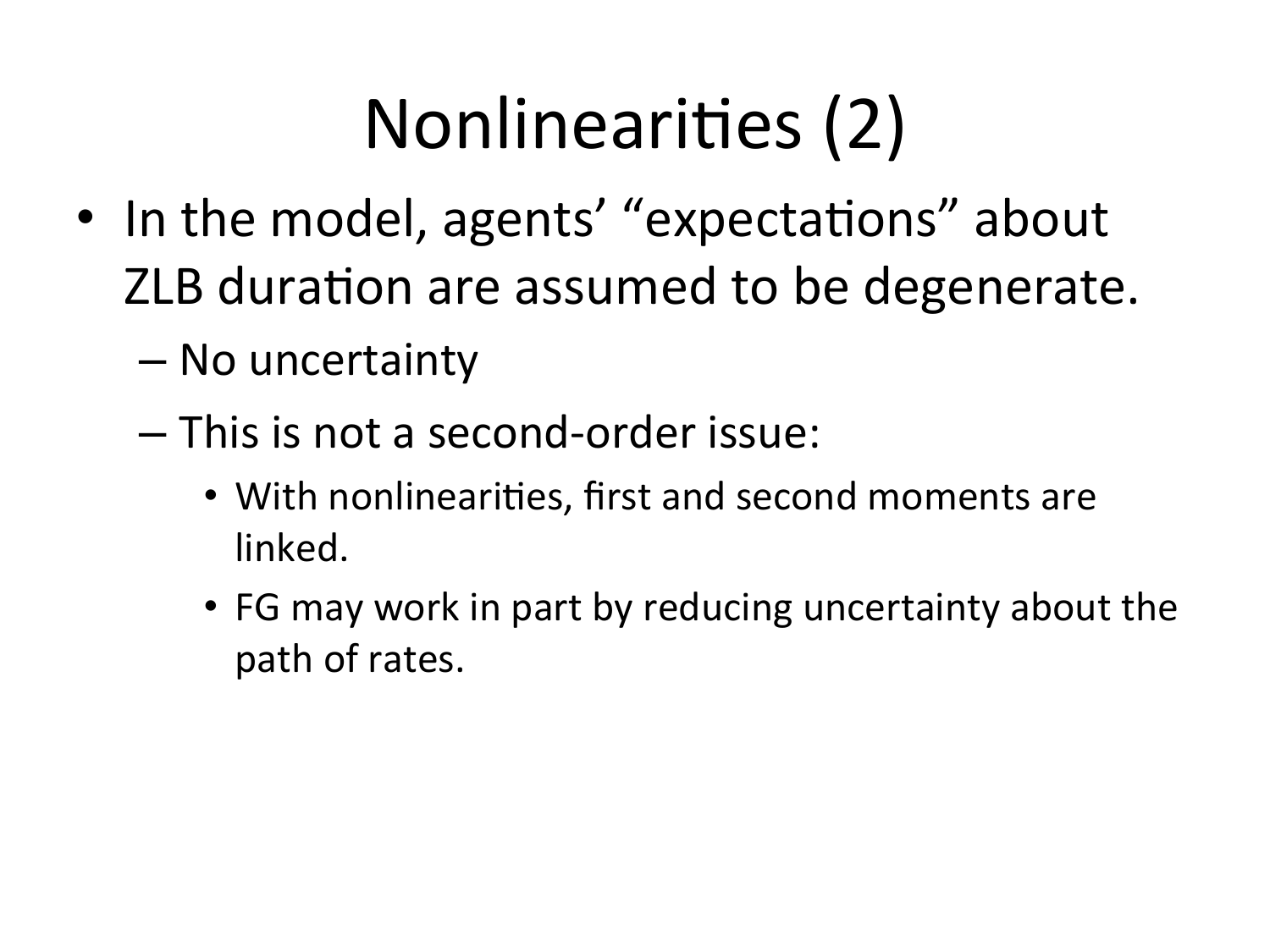#### Distribution of short rates at ZLB is not symmetric and depends on uncertainty.

**Moments of FF path implied by interest rate caps 8%Aug%and%10%Aug,%2011%**

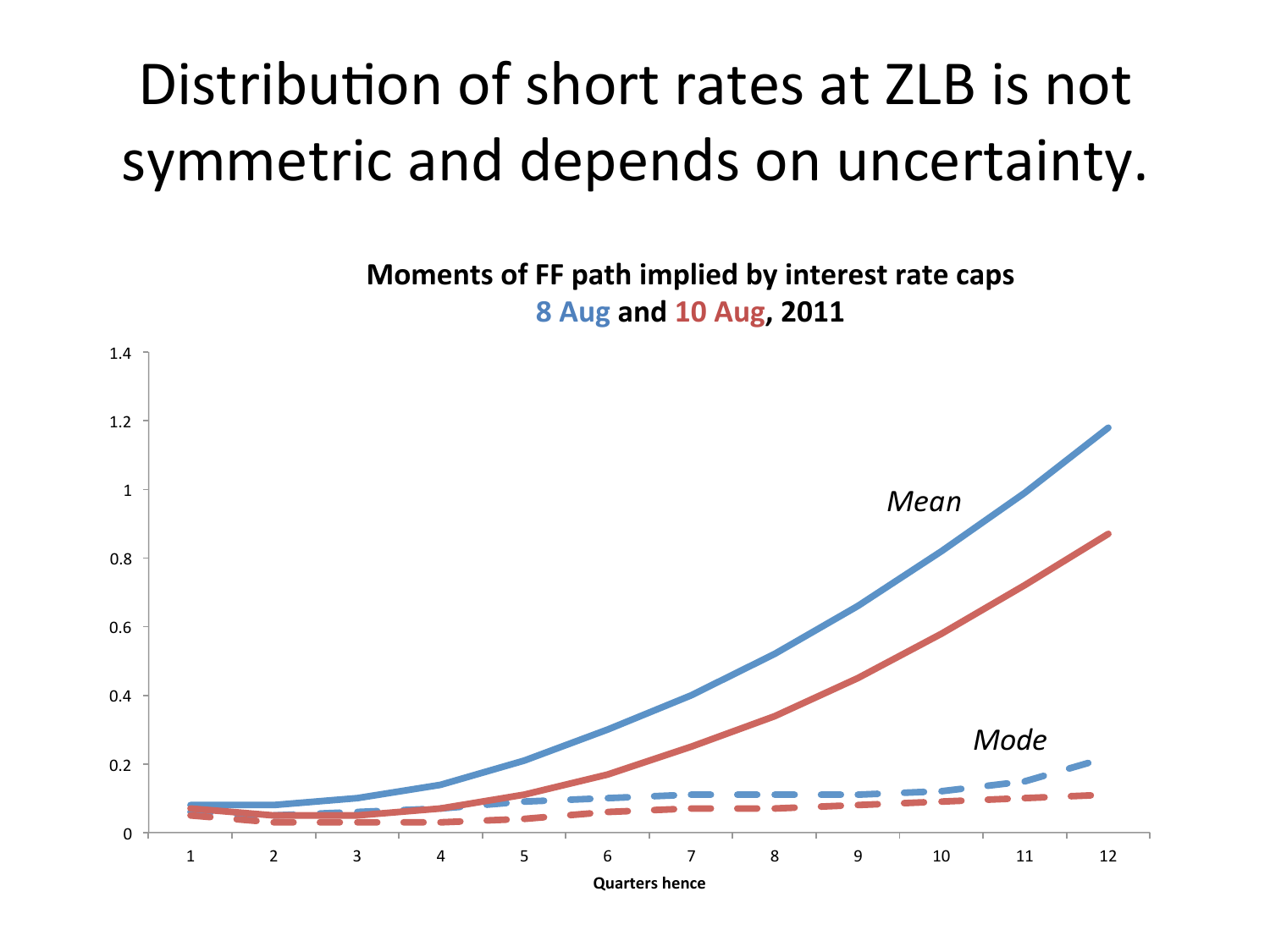#### Which one of these are the authors picking up? Which one do they want?



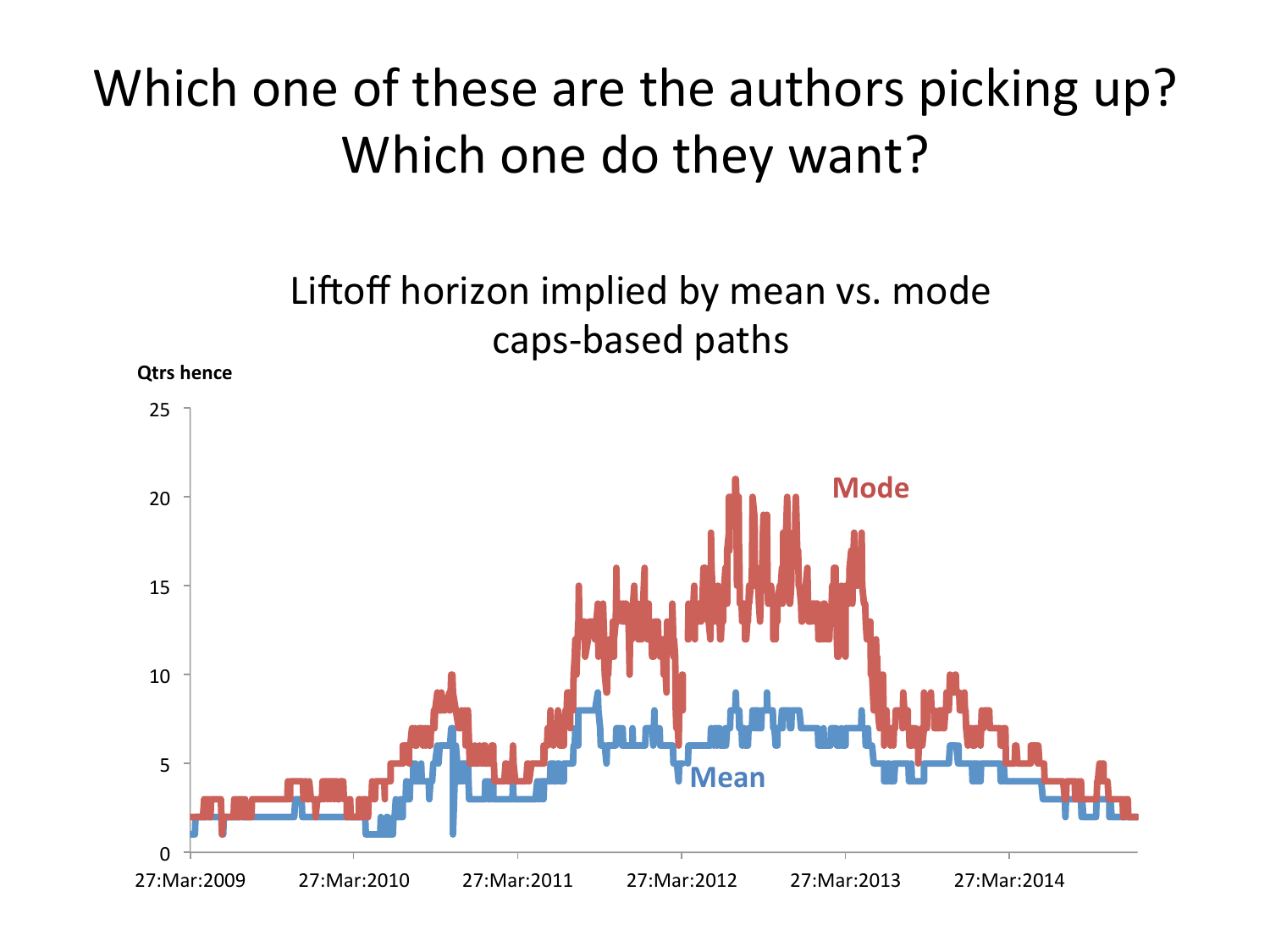### Similar info from FRBNY Primary Dealer Survey

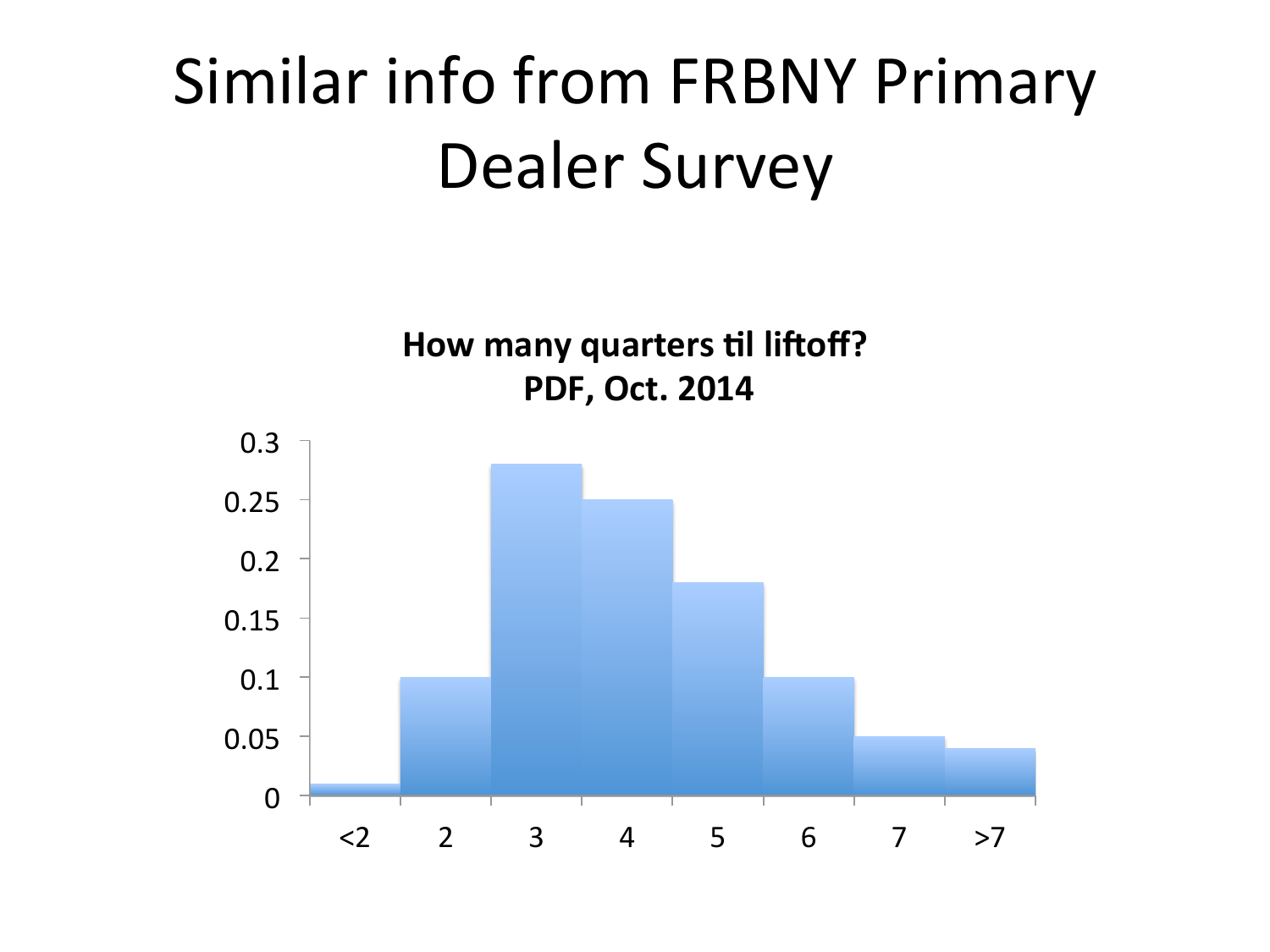# Nonlinearities (3)

• KMR estimates of ZLB duration do not vary much over time.

 $-$  E.g., 8 gtrs at end of sample seems too long.

• Could this be because of the high sensitivity of macro data to FG in these models?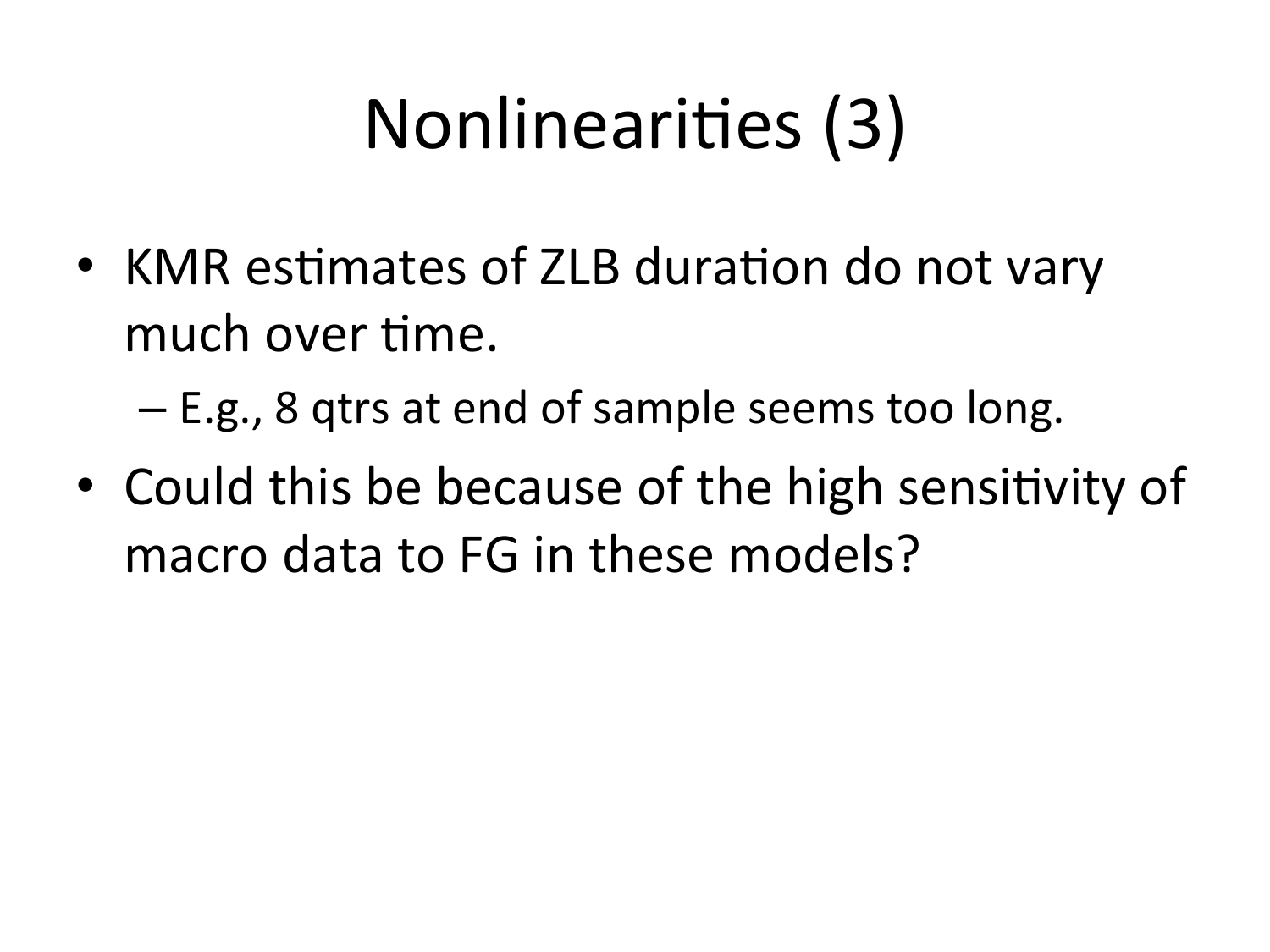### Mean FFF path crossing horizon vs. KMR expected ZLB duration